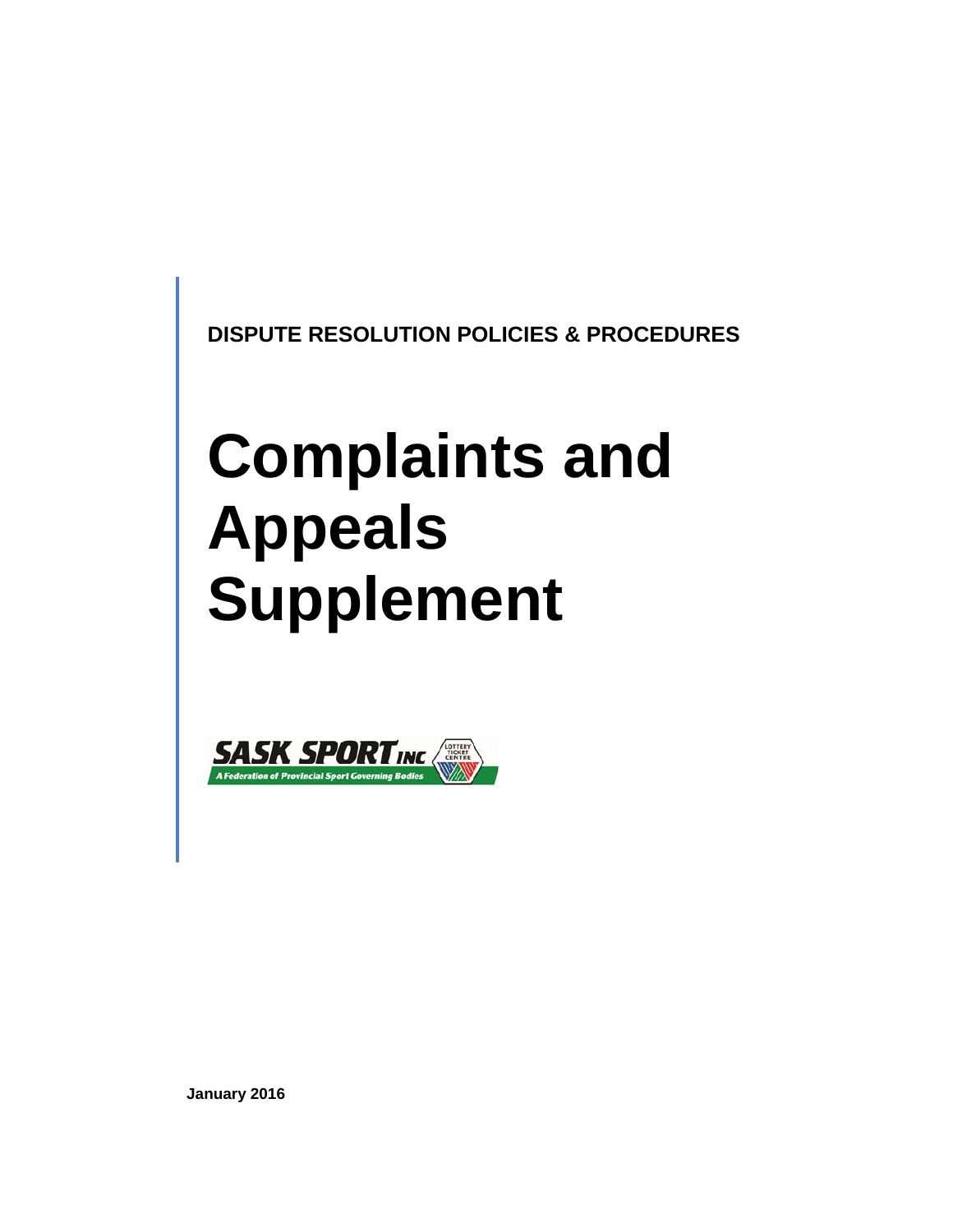# **DISPUTE RESOLUTION POLICIES & PROCEDURES**

# **COMPLAINTS AND APPEALS SUPPLEMENT**

Sask Sport Inc., in conjunction with the Sport Law & Strategy Group, have developed a comprehensive set of guiding policy templates and supporting resources to assist member organizations with managing complaints and disputes when they may arise. As one of these resources, this *Complaints and Appeals Supplement* is intended to provide relevant information to Sask Sport members that may or will be entering into a formal dispute process. Information in this supplement is intended to compliment the processes recommended through the "Discipline and Complaints Policy" and "Appeals Policy" templates and associated flowcharts provided.

Within this supplement, organizations will find information about managing disputes and other useful techniques for conducting internal hearings. In a perfect world, all disputes could be dealt with internally using the policies of the organization and the skills and resources of the organization's volunteers and staff. However, there are many dispute situations that are best approached using outside resources. This may mean contracting out the administration of the hearing to an independent group, bringing in an independent person to chair a hearing panel, consulting with an outside person who can analyze and clarify a dispute, or using the services of an independent, skilled investigator. The moderate cost involved in tapping into the expertise of independent outsiders will prove to be, in almost all cases, an excellent investment.

*Disclaimer – The information in this supplement is intended as general legal information only and should not form the basis of legal advice or opinion of any kind. Readers seeking legal advice should consult with a lawyer.* 

# **What Governs the PSGB or District (Active and Affiliate Member Organizations of Sask Sport)**

The PSGB or District is a Non-Profit *Membership Organization* – it is an autonomous, self-governing, private organization that has the power to write rules, make decisions and take actions that affect its members, registrants, participants and constituents. The *Non-Profit Corporations Act* of Saskatchewan applies to incorporated entities and a body of law called *administrative law* prescribes the rules by which Non-Profit Membership Organizations must operate in Canadian society and allows for remedies when these rules are not followed and someone is harmed as a result.

To understand a PSGB's and District's legal duties and obligations one must understand two important principles that apply to Non Profit *Membership Organization* – the first is the notion of *contract* and the second is the notion of *natural justice,* now almost synonymous in Canada with *procedural fairness*.

#### **Contract**

As a Non Profit *Membership Organization*, the PSGB or District is self-governing and derives its authority from its constitution, bylaws, policies, procedures and rules. Taken together, these are the "governing documents" of the organization and form a contract between the organization and its members. This contract provides the organization with the legal authority to establish the rights, privileges and obligations of membership. As in any contract, the parties to the contract are expected to adhere to its terms and provisions and failure to do so may result in a breach of the contract.

#### **Procedural fairness**

The second fundamental legal principle is that Non Profit *Membership Organizations* are subject to the rules of procedural fairness. In other words, the PSGB or District must be fair in how it exercises its powers and makes decisions. Being fair in organizational decision-making means meeting, at a minimum, these four requirements: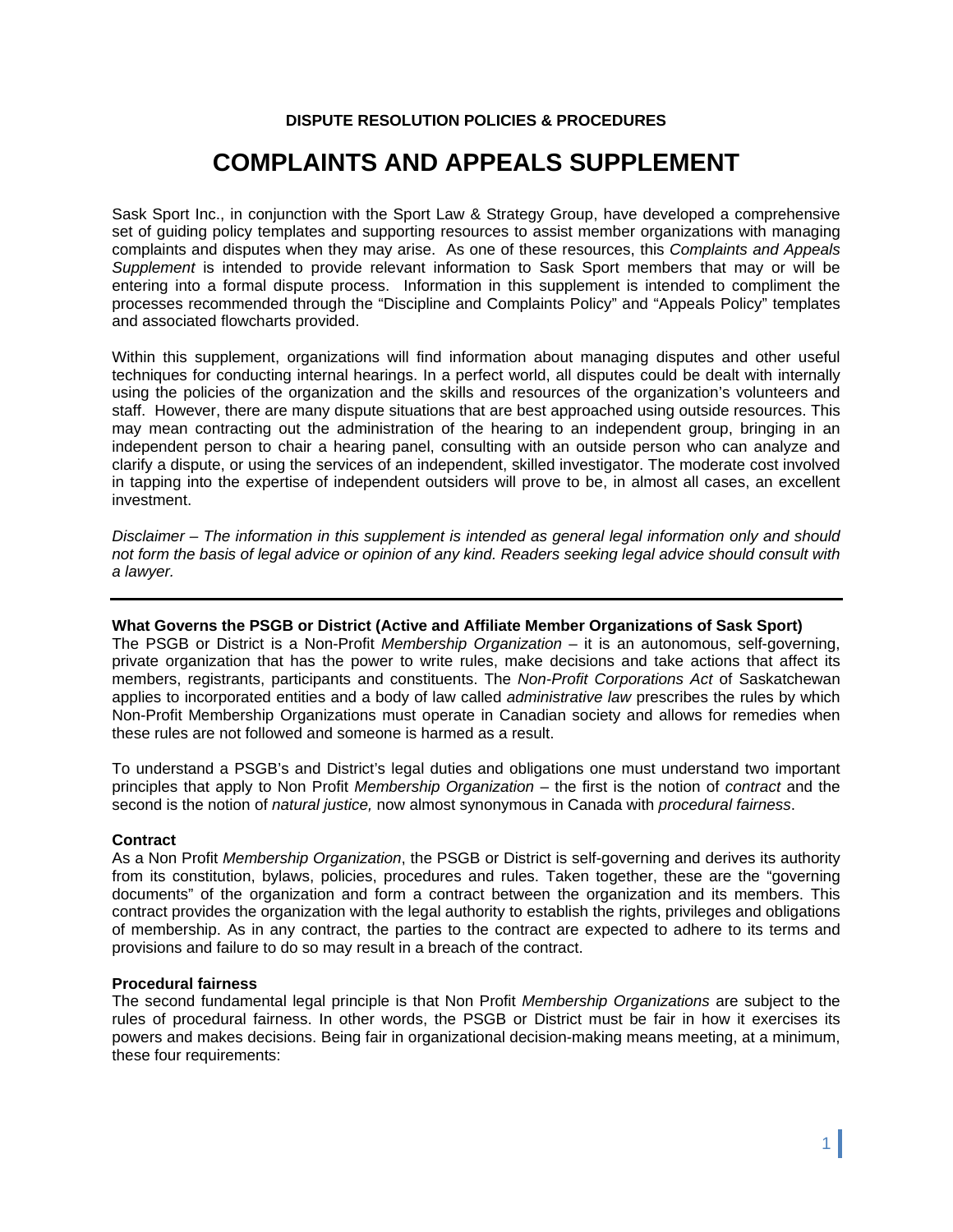- 1. The PSGB or District must have clearly documented Dispute and Complaints procedures (ie. processes and policies) that are accessible and readily available for the organization's members to review;
- 2. Authority to make the decision must be properly vested in the decision-maker (ie. Discipline Panel or Appeals Panel) by the PSGB or District organization;
- 3. The decision-maker (ie. Panel) has a duty to give persons affected by the decision a reasonable opportunity to know the case against them and present their case (commonly referred to as *right to a hearing*); and
- 4. The decision-maker (ie. Panel) has a duty to listen fairly to both sides and to reach a decision untainted by bias (commonly referred to as *rule against bias*).

# **Right to a hearing**

Before the PSGB or District can make a decision that adversely affects an individual, that individual has a right to know the case against them and to be given a reasonable opportunity to respond on their own behalf. There are two obvious purposes for this rule. Firstly, the person affected by the decision has an opportunity to defend their interests or to assert a claim. Secondly, the act of allowing the individual to provide information will allow the decision-maker to make a better-informed decision because he or she will have heard both sides of the dispute.

#### **Managing the hearing**

Preparing for and administering a hearing can be extremely time-consuming as well as emotionally draining. In nearly all cases heard within the PSGB/District, the Panel Member(s) will be volunteers and will not have the resources or time to take care of administrative details of the hearing themselves. As such, the PSGB or District should appoint or secure the services of a Case Manager\*\* to ensure that communication with the parties is consistent and timely, that hearing rooms are booked, conference calls are organized, documents are circulated and the instructions of the Panel are carried out quickly and accurately.

It is imperative that the Case Manager be very careful to act in an absolutely neutral and transparent fashion. Communication with the Panel should be limited to administrative issues relating to the hearing and any and all communication should be copied to, or include the other parties. The person administering the hearing, usually the Case Manager, may well be perceived as being biased and must walk a very fine line to convey the perception that he or she is neutral and detached.

\*\*Case Managers may be sourced from third-party organizations that specialize in Dispute Management, or individuals with experience and knowledge of Dispute Resolution procedures and may come from within the organization.

#### **Alternative Dispute Resolution**

More frequently, techniques of alternative dispute resolution are being used in the sport setting when disputes and complaints arise. These are some common dispute resolution techniques:

*Facilitation* – a process where an outside person works with and advises both parties and brokers a mutually agreeable solution between them; and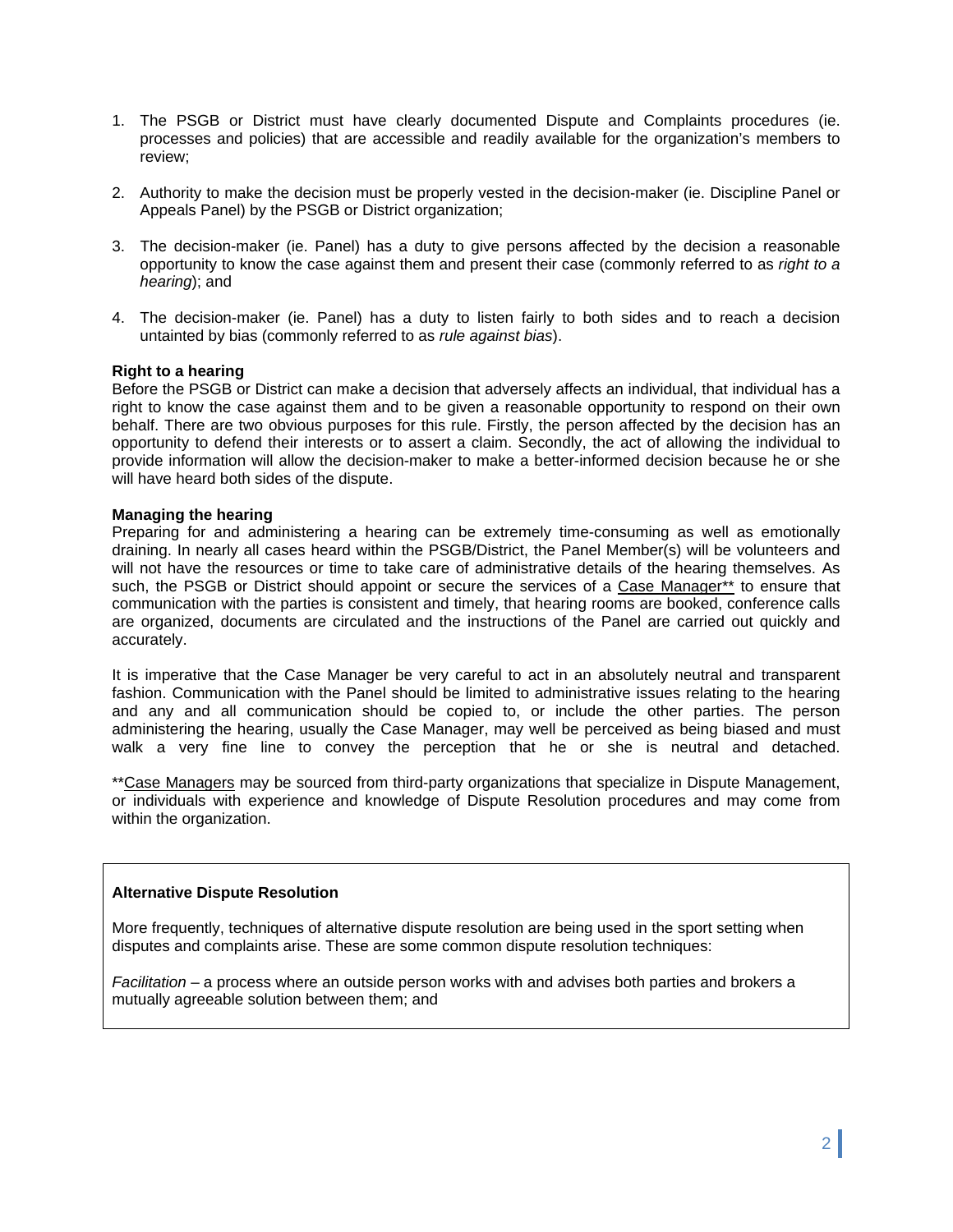*Mediation* – a slightly more formal process than facilitation where an outside person brings the parties in a dispute together to understand and resolve their differences and find a mutually agreeable solution;

At any time in the dispute management process, either of these options for 'Alternate Dispute Resolution' might present themselves as being appropriate. The appointed Case Manager should offer this alternate process to the parties involved AND if all parties agree, the Case Manager can step steps to engage a Facilitator or Mediator to lead the process.

#### **Format of the hearing**

Most of us think that the term *hearing* refers to a face-to-face gathering of the parties before a Panel. In fact, the term hearing simply refers to a mechanism by which an individual may be heard: that is, may respond to the matter at hand.

A hearing in the legal sense can occur in many different ways. These include interactions in person, on the telephone, by video conference, or through the exchange of written documents or interactions through a combination of these methods. The appropriate format for any hearing will depend on the nature and seriousness of the case in conjunction with the PSGB Discipline and Complaints Policy.

#### **The Panel**

As noted in the PSGB Discipline and Complaints Policy, there are two manners to decide an issue, via single Panel or in rare cases a Panel of three individuals with an appointed chairperson.

#### *The Role of Chairperson*

A Panel of a hearing will only be effective if the Panel, in the case of a single decision-maker, or the Chairperson, in the case of a three-person Panel, is effective. A good Panel has the respect of the parties and can control procedures with a firm but fair hand. Ideally, the Panel knows legal procedures and will be adept at handling complex or aggressive arguments. In terms of personal attributes, the Panel should be perceived as being credible, unbiased, independent and fair.

#### *Independence of the Panel*

The independence of the Panel refers to the extent to which each decision-maker is free to make his or her own decision – free from the influence of other decision-makers, from outside third parties or from the influence of those who may have appointed them to the Panel. Panel members should be sufficiently independent of those who appoint them that they are free to make decisions without interference or repercussions.

#### *Bias of the Panel*

Bias refers to a decision-maker's state of mind and reflects a lack of neutrality. Actual bias is extremely difficult to prove - however, one may have a "reasonable apprehension" that a decision-maker is biased and this may be sufficient to disqualify the decision-maker. A reasonable apprehension of bias exists where "a reasonable person, knowing the facts concerning the decision-maker, would suspect that the decision-maker may be influenced, albeit unintentionally, by improper considerations to favor one side in the matter he or she is to decide".

Sometimes bias is alleged because the Panel member is too informed or knows too much. An informed decision-maker is always a good addition, provided the decision-maker has an open mind and is open to persuasion through the hearing process, which may not always involve an in-person hearing, but rather teleconference call or document review.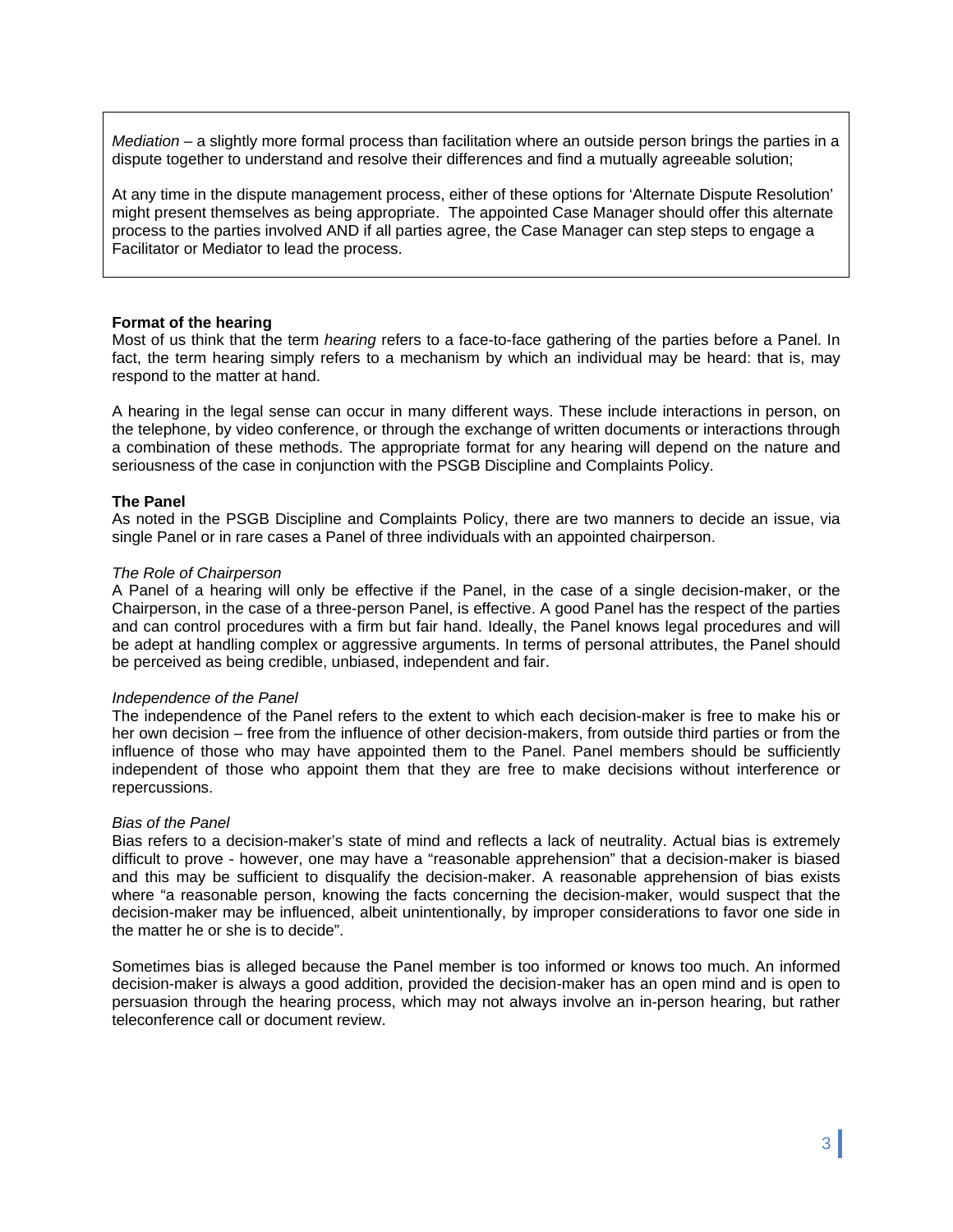*Relationships and elements that may result in bias or a reasonable apprehension of bias can be grouped into six broad categories:* 

#### *Personal relational bias*

*This includes personal relationships that might suggest favoritism such as friendship, kinship or a coach-athlete relationship. It also includes personal relationships that might invoke animosity or prejudice such as personality conflicts, a history of strained relations or involvement in a previous dispute.* 

#### *Non-personal relational bias*

*This category of bias relates to a commercial or business relationship between a decision-maker and a party that might result in bias either in favor of or against a party. This might include an employee-employer relationship, competitors, or even one party's membership in a particular organization or interest group.* 

#### *Informational bias*

*This category involves situations in which the allegation of bias is made because a decisionmaker learns details about a person or a relevant issue as a result of some prior involvement, perhaps through a previous dispute or hearing. This typically arises where a decision-maker has participated in an earlier hearing that involved the same person or same issues.* 

#### *Attitudinal bias*

*This category of bias relates to whether a view or a position taken by a decision-maker in the past, although not specifically directed to the matter under consideration, suggests a predisposition on the part of the decision-maker towards one side or the other. This is a tricky issue. Having an open mind does not mean having a blank or void mind! Decision-making bodies may, and often do, take positions and make general statements about issues, but they cannot be so entrenched in a position so as to have a "closed mind".* 

#### *Institutional bias*

*This category of bias refers to the manner in which the organizational structure of an organization creates or builds in a bias or apprehension of bias. A classic case of such bias arises where a Board of Directors is authorized to make a certain decision and any appeal of such a decision is to be heard by the Executive Committee. In most sport organizations, the Executive is a subgroup of the Board and thus is in the position of hearing an appeal from its own decision.* 

### *Operational bias*

*This category of bias arises from the manner in which a hearing is conducted. More specifically, operational bias may be alleged where the procedure adopted by the decision-maker has created a situation of unfairness for one of the parties. Operational bias may also be alleged where the decision-maker becomes so involved that he or she appears to be an advocate for one side or another. Similarly, operational bias may be alleged where a decision-maker is overly adversarial during the conduct of the hearing.* 

Disqualifying a Panel member for bias is more complicated than simply asserting that bias exists. The test for bias is an objective test and the party alleging bias must meet this test. While a previous or existing association, friendship, business relationship or family relationship might be perceived as biasing a decision-maker, it is important to note that it is not the relationship itself that creates the bias, or the apprehension of bias, but rather the extent to which the relationship influences or is perceived to influence the decision-maker.

#### *What to do when bias is alleged*

If one of the parties makes an allegation of bias, it is the Panel itself that makes a ruling on the allegation, based on the objective test described above. If the Panel finds no bias, the hearing may continue. If the Panel determines bias, then that person should withdraw.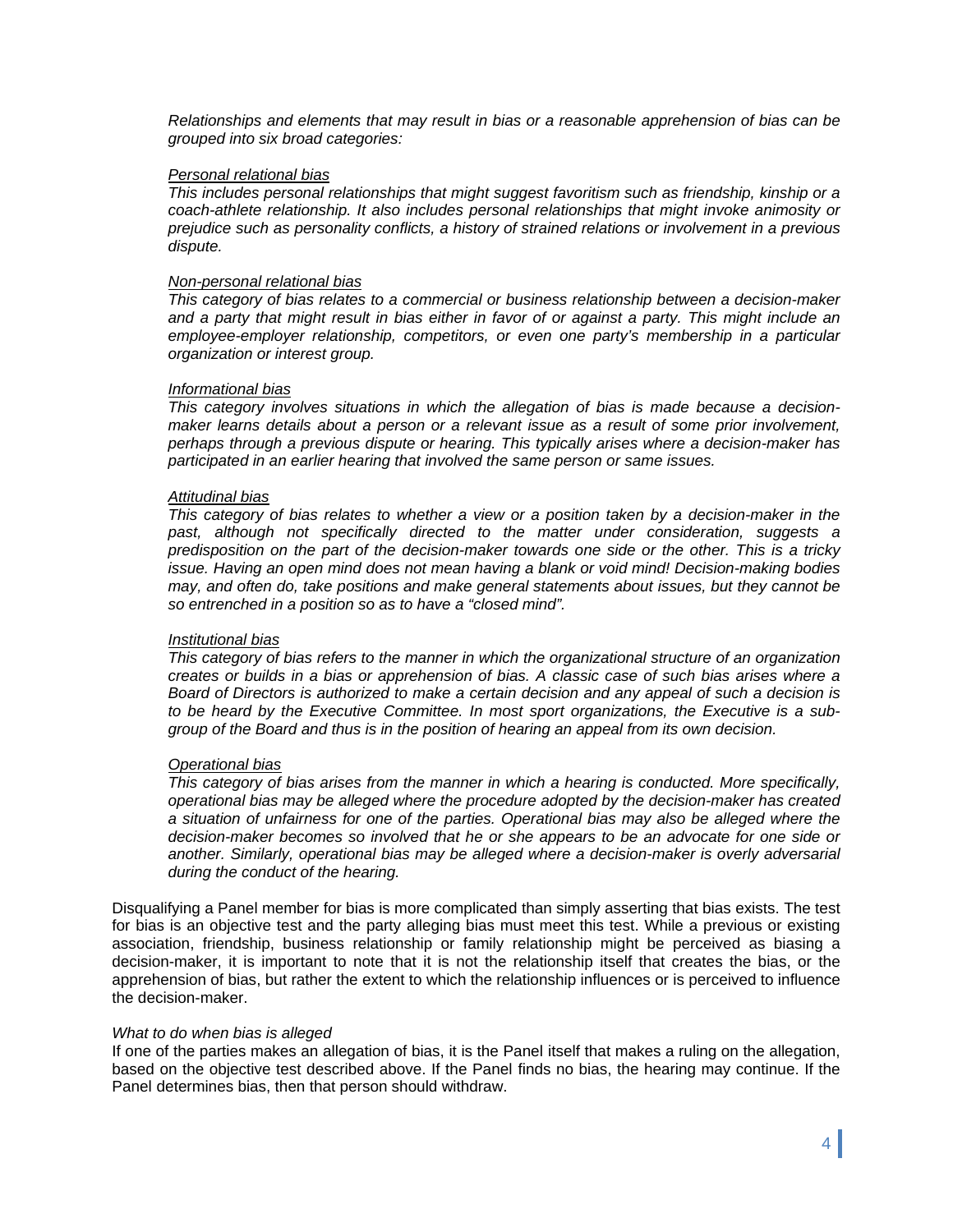In the event that a Panel member removes themselves because of bias, the Case Manager will appoint a new Panel member to hear the matter. In the case of a three person Panel, the parties can consent to continue the process with two decision-makers or request that the Case Manager appoint a third member of the Panel.

Allegations of bias should be addressed right at the beginning of a hearing. It is common practice for the Panel to pose the question of bias as a preliminary matter by ensuring that the parties have no objections about the constitution of the Panel. The only time a Panel should consider an allegation of bias later on in the hearing is if new information has come to light during the course of the hearing that might suggest a perception of bias.

Sometimes a party will allege bias after the hearing is over, particularly when the Panel decides against them. The Panel should not consider such claims: if there is a legitimate issue of bias, then it can be addressed through the next level of review and decision-making or through appeal or judicial review. Likewise, if a party alleges bias and the Panel rules that bias does not exist yet the party maintains its position that there is bias, the hearing should proceed and the party should challenge the Panel's ruling through the appropriate channel – typically an appeal or judicial review.

#### *Guidelines for avoiding bias*

*Here are some useful guidelines* for Panel members *wishing to avoid bias:* 

*Panel members should not prejudge a case. In other words, they should not have made up their minds so strongly in advance that they cannot be swayed or influenced to decide another way as a result of information that comes forward at a hearing. This does not mean Panel members should not hold opinions going into a hearing. However, all Panel members are expected to listen to and consider all the evidence presented at the hearing and to base their decision upon that evidence – and only that evidence.* 

Panel members should never meet with or communicate with one party in the absence of the *other party, nor should a Panel ever hold private interviews with witnesses. This will always raise a reasonable apprehension of bias and is absolute grounds for a successful appeal of the Panel's decision.* 

*Once a hearing has concluded but the decision has not yet been rendered, Panel members should not have any contact with the parties, particular when one of the parties is trying to provide the Panel members with more information. Considering such information will automatically make*  the Panel members biased. If there is a clear need to bring more evidence before the Panel, the *hearing should be reconvened and the party seeking to introduce new evidence should make this request of the Panel, in the presence of the other party.* 

*A Panel should never ask one of the parties to write its decision. This frequently happens when the hearing is an internal administrative hearing and the organization is a respondent. The Panel members, who are typically volunteers, may ask the staff of the organization to write their decision. This raises a reasonable apprehension of bias and should be avoided. In all cases, the Panel write its own decision, and in the case of a three person Panel, to delegate to one of its members, the task of preparing a draft decision for review and ultimate acceptance by all Panel Members.* 

*Panel members must conduct themselves calmly and professionally in a hearing. Sometimes a*  decision-maker may make a blatant statement that suggests bias or prejudgment. Panel *members must avoid flippant, derogatory or demeaning remarks about the parties or witnesses. They must not appear to be hostile, antagonistic, sexist or discriminatory.*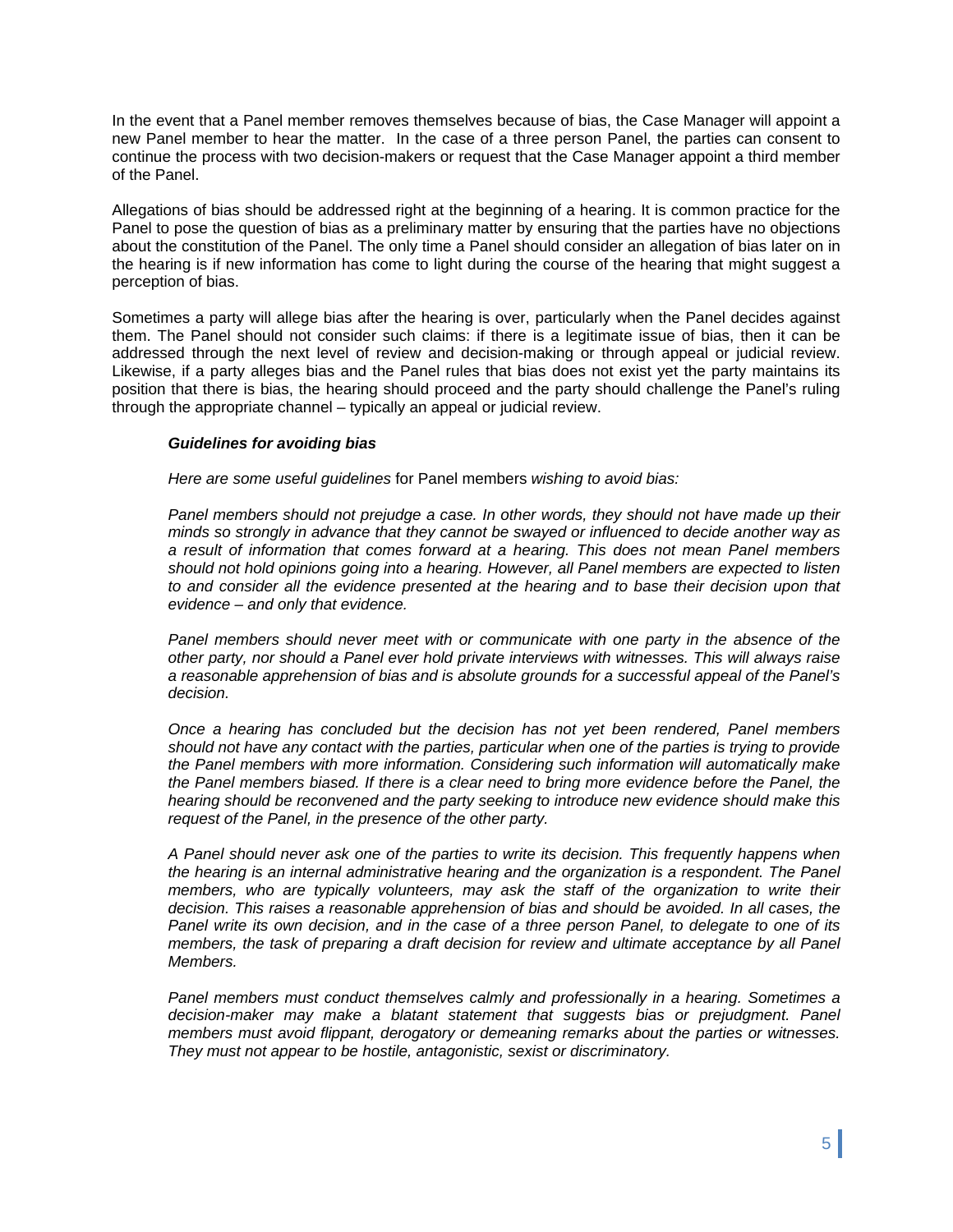*Finally, while it might seem obvious, Panel members should not socialize with either party during the course of a hearing. The other party might reasonably assume that information relevant to the matter in dispute will be discussed while socializing.* 

#### **Identifying the issues**

#### *Know where you are going*

A Panel member cannot do its job if it doesn't know the purpose of the hearing. A critical task for every Panel before it starts a hearing is to agree on what needs to be decided and to confirm that the Panel has the jurisdiction and authority to make such decisions.

The Panel must have a clear sense of direction and purpose when approaching a hearing. In fact, all the parties should share the same sense of purpose and direction. This can only be achieved if everyone knows and agrees upon what the issue or issues are. The importance of this task should never be underestimated and if issues aren't clear at the outset, the hearing process simply will not work.

Clearly identifying the issues that are to be put before a Panel will help the Panel determine what information is relevant to the hearing and what information is not. The Panel must not consider irrelevant information. In practice, distinguishing between relevant and irrelevant information can be difficult. The Panel must walk a very fine line between focusing on information that is relevant to the issues to be decided and allowing the individual who is the subject of the hearing to make a full and complete case and, just as significantly, to *feel* that they have had every opportunity to make their case.

Identifying the issues that are in dispute in advance of the hearing will help to focus the agenda for the hearing. As well, in the process of identifying issues, certain procedural issues may emerge that need to be dealt with as preliminary matters before the hearing can even begin.

#### *Some benefits of clearly articulated issues*

*The exercise of clarifying issues will help the Panel decide the best format for the hearing. For example, if the issues are purely factual or technical, a documentary hearing may be appropriate. If there is a dispute about factual events and credibility becomes a factor, then an in-person hearing may be the best.* 

*In the course of identifying and confirming issues, it may become apparent that other dispute*  management techniques could work. For example, negotiation or mediation may present *themselves as appropriate alternatives and the dispute may never have to go to a hearing.* 

*Defining issues will help the Panel and the parties identify relevant witnesses and documents to be placed before the Panel. Often, by making the issues clear the* Panel *will be able to limit the number of witnesses or documents to those pertinent to these issues, thus keeping the hearing simpler, shorter and less costly.* 

*Lastly, knowing the issues will help the* Panel *determine appropriate timelines for carrying out the hearing and rendering a decision.* 

#### **Starting the hearing**

When an oral hearing is ready to start there are a few items the Panel should first cover:

- Introduce the general nature of the hearing;
- **Introduce the Panel or the members of the Panel and confirm that the parties have no objection** on the basis of bias or conflict of interest;
- Outline and confirm the issues in dispute and to be decided by the Panel;
- **•** Outline and confirm the facts on which the parties are in agreement;
- Identify the applicable policies of the organization that govern the issue or issues before the Panel and ensure that the parties have these policy documents before them;
- Confirm the remedies that the parties are seeking in other words, clarifying what it is that each party is asking the Panel to decide; and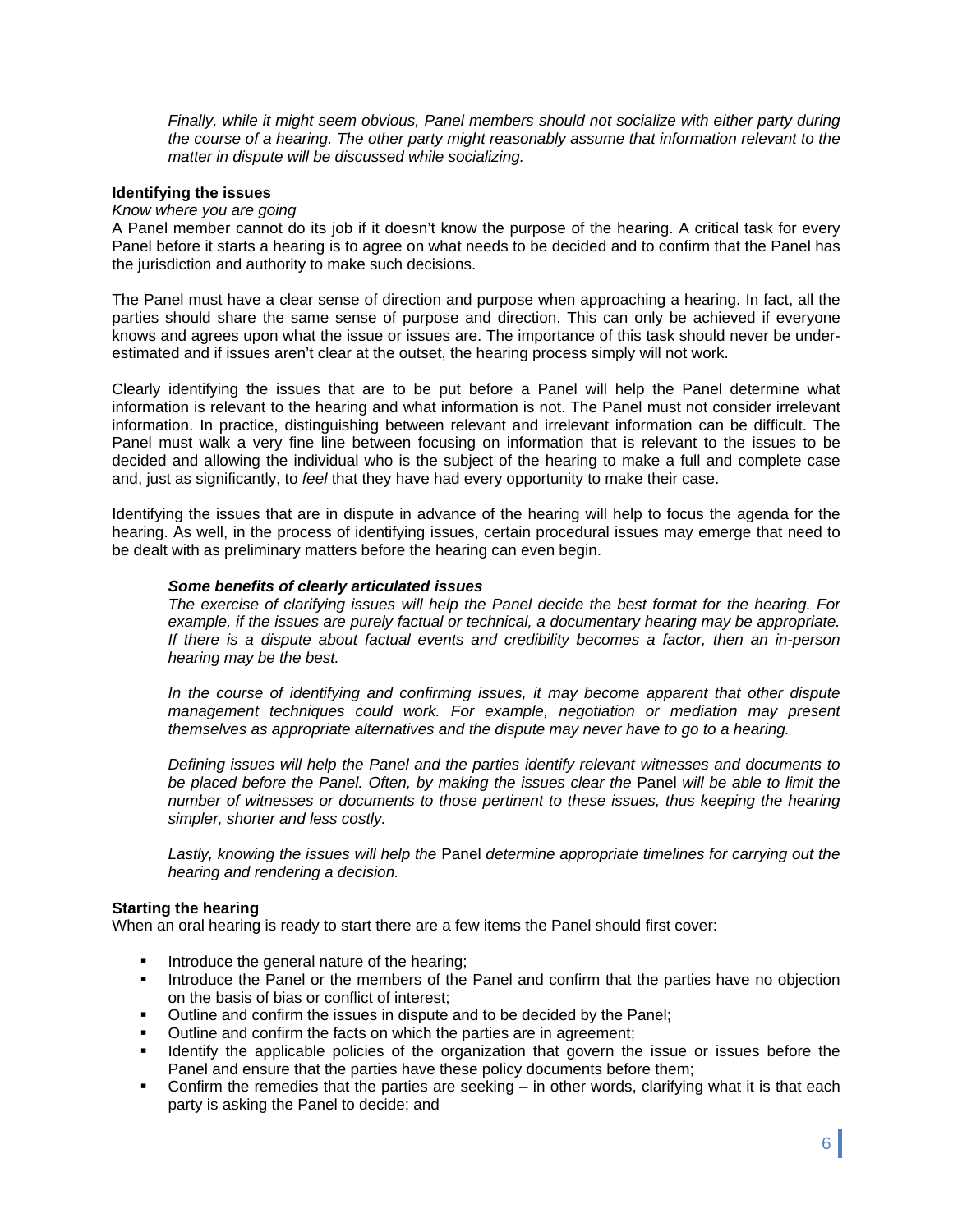Outline and confirm the order of presentation and the process to be used (see further information below).

# **Controlling the hearing**

#### *Keep the Hearing Moving*

The Panel must keep control of the hearing at all times. A good hearing is one that moves along smoothly while still allowing the parties to present their evidence fully. This requires technical skills from Panel members as well as sensitivity to the disputants' needs.

Where a Panel does not control a hearing and the parties are permitted to bring forward information that is not relevant or is repetitive, the hearing can become irritating, divisive and ultimately expensive and the Panel can lose credibility in the eyes of the parties and others.

At the same time however, the parties must feel at the end of the day that they have had a full and fair hearing before the decision-making body. This requires a careful balancing act and is one reason that the organization may consider using the services of a skilled, experienced and independent individual to serve as the Panel or Chairperson in the case of a three person Panel.

In almost all hearings a Panel will be asked to make procedural decisions. Many of these cannot be anticipated in advance and some of these decisions will be critical to the outcome of the decision. The Panel cannot avoid this responsibility. Furthermore, the Panel must conduct a hearing and make decisions that respect the principles of procedural fairness, given the facts and circumstances of the case.

#### *Conduct during the hearing*

Every Panel has the inherent power to control its own procedures and, in fact, has an obligation to the parties to do just that. Every Panel must also maintain its credibility in the eyes of the parties, the organization and the public. If a party becomes highly emotional the Panel must act with both compassion and firmness. If a party or a witness is behaving disrespectfully or improperly during a hearing, the Panel should take firm action, including disciplining the party through verbal warnings, curtailing the party's activities, restricting or stopping the party's testimony, or in extreme cases, stopping a hearing.

#### *Be prepared*

Where possible the organization should appoint a Panel or Panel members who are knowledgeable and who have had some experience in conducting hearings or being part of a hearing process. Panel members should prepare themselves fully by making themselves familiar with governing policies, procedures or rules that have been established for the hearing, all the documents presented to it by the parties, as well as any prior decisions that may be helpful. These should be read *before* the hearing starts. Panel members should also familiarize themselves with basic hearing procedures.

#### **Order of Presentation in a Hearing**

Typically, the party having the burden of proof goes first. Thus, in a discipline hearing the complainant has the onus of proving that there was a breach of the code of conduct (or whatever policy document applies) and should present its case first. In an appeal, the individual bringing the appeal has the burden of proving that the original decision was made in error, so that individual should present his or her case first.

The party responding to the party that has the burden of proof should go second and any affected parties or intervener parties should make presentations after that.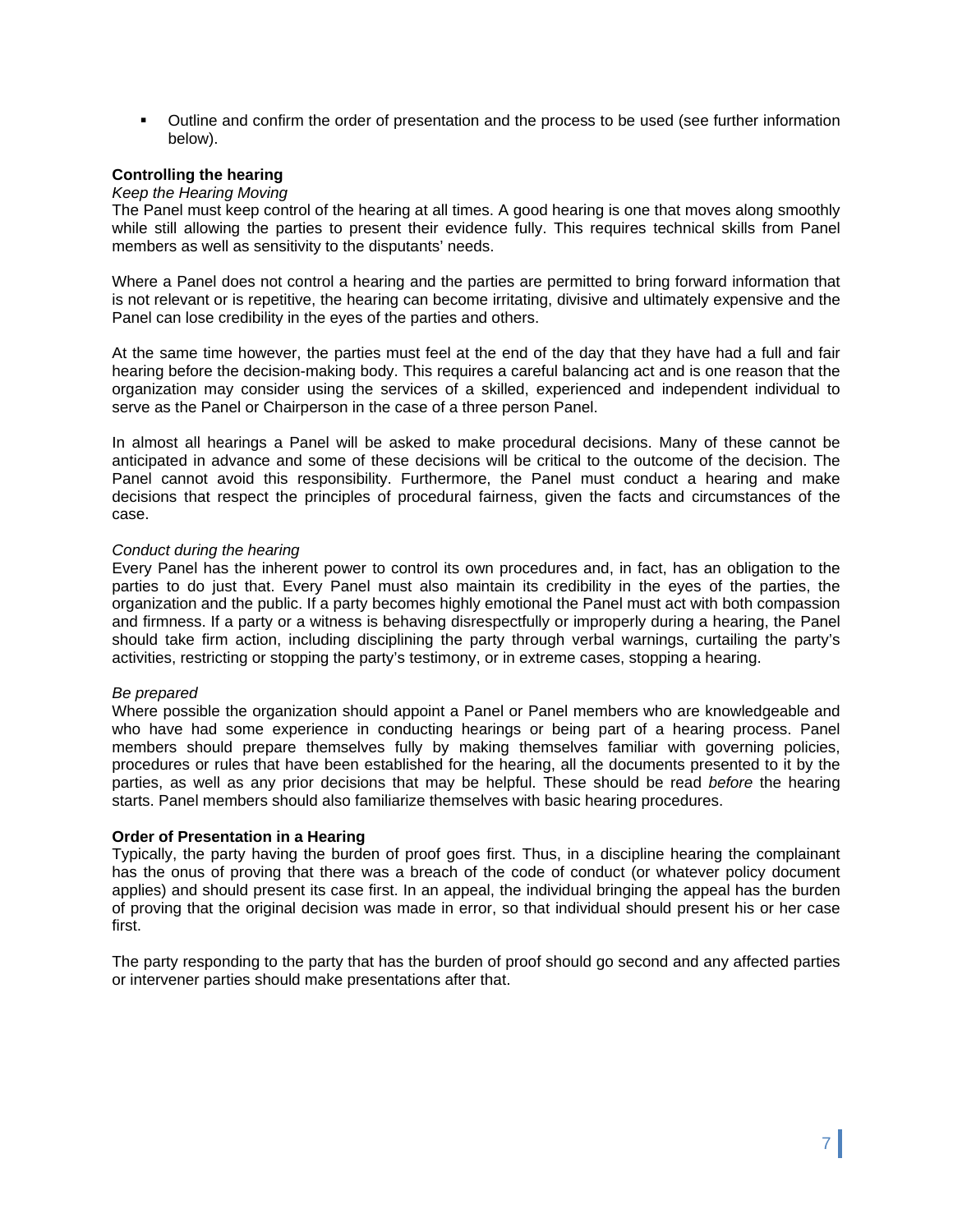Typically, each party presents its evidence through the introduction of documents, other records such as video tape, audio tape or oral testimony from themselves or from other witnesses. This is called the "evidence" stage. The other parties may be given an opportunity to ask questions or seek clarification on evidence. In a formal hearing, this would be called "cross-examination". Cross-examination can occur in a number of ways: for example, by means of questions through the Panel or questions directly of the witness. The purpose of cross-examination is to "test" the evidence – that is, check it for consistency and completeness.

Once all the parties have presented their evidence and have been questioned on their evidence, then each party must be given an opportunity to tie all the evidence together in the most persuasive way possible. This is called the "argument" stage.

Finally, the party having the onus of proof has an opportunity to come back and respond to anything raised by the other side or the other parties in either their evidence or their argument. This is called the "rebuttal" stage. No new evidence should be allowed at this stage.

When all of these stages have occurred, the hearing can then be adjourned for the Panel to make its decision.

#### **Witnesses**

Sometimes a party will line up a whole list of witnesses to support their position. The Panel has the implicit authority to determine which witnesses should be allowed in the hearing, keeping in mind that the greater the number of witnesses, the longer, more drawn out and more expensive the hearing will be. On the other hand, the parties must have the opportunity to make a full response and if this requires three witnesses and not just one, then the three should be allowed.

#### *Admitting witnesses to a hearing*

The admission of witnesses should be based on the extent to which they can provide information that is relevant to the issue in dispute. As well, witnesses should not duplicate each other. Often a witness is used simply to support the evidence of another witness and brings very little, if any, new information to the hearing. Such witnesses should not be allowed.

As well, witnesses should be credible and should not come to the proceeding with a conflict of interest or an "axe to grind". As well, the Panel should be consistent in how it deals with the parties and their requests for witnesses. If one party is allowed by the Panel to bring five witnesses who will speak to good character, then the other party should not be restricted to a single witness.

The use of "will say" statements is one way to filter and screen witnesses. A will say statement is a written summary of what a witness is expected to say during the course of the hearing. Such statements are provided to all parties in advance so that they can anticipate the evidence and are not surprised at the last minute. A well-run hearing is one that contains no surprises and the use of will say statement is one technique to prevent surprises.

#### **Disclosure and confidentiality**

One of the basic rules of fairness is that the affected party must know the case against them. This means full and meaningful disclosure. Without full knowledge of the matters at issue a person cannot properly exercise their right to be heard. There are very few situations where full and complete disclosure will not be warranted.

A general rule of thumb that may guide a Panel dealing with the issue of disclosure is that any information that a party wants the Panel to consider should be disclosed to the other parties. If the party supplying the information doesn't want the other party to know of it, then the Panel should refuse to receive it, unless the safety of a minor is in question and then particular thought will have to be implemented to ensure procedural fairness and ensuring the safety of a minor.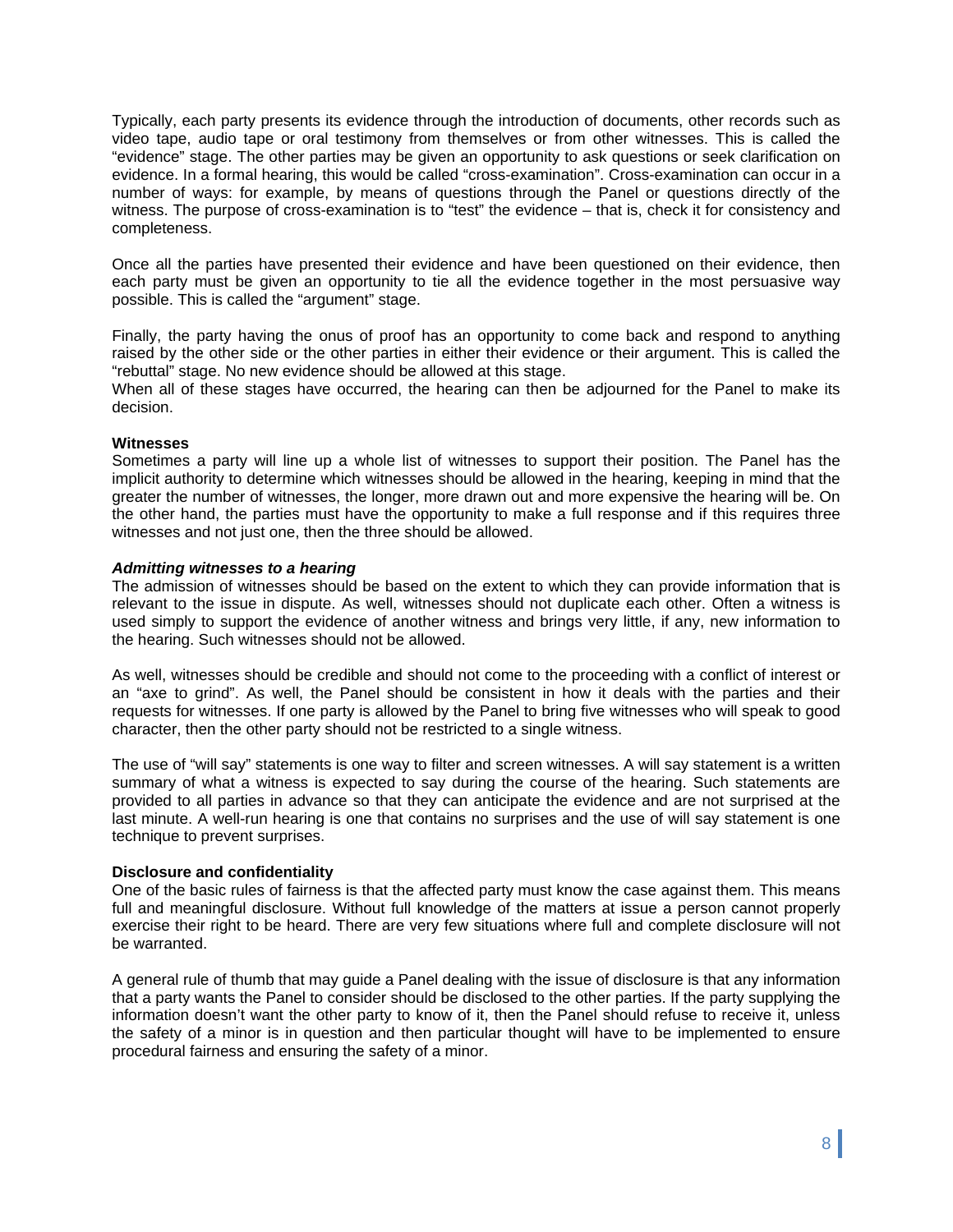Wherever possible, the general rule of full disclosure should be followed. Where the release of information will cause serious harm, it may be possible to limit disclosure, but to do so only to the extent necessary to avoid the harm. For example, it may be possible to disclose a précis or summary of the information for certain purposes.

# **EVIDENCE**

#### **What is evidence?**

Information and evidence are similar, but not the same. Evidence is a certain type of information – it is information that is used to prove a fact, disprove a fact or support or contradict an argument. Evidence is usually verbal testimony, written documentation or material objects that are offered to prove the existence, or non-existence of a fact.

Evidence can also be described as information that has been judged or filtered. The purpose of this process of judging or filtering is to:

- Determine if the information should be accepted or rejected in the decision-making process. In other words, not all information reaches the standard required of evidence.
- If the information is accepted, placing a value or weight on it. In other words, some evidence is more solid and relevant than other evidence.

Panels are not bound by strict rules of evidence, the way civil or criminal courts are bound by them. Panels may make their own rules and, typically, they will relax the rules relating to evidence. For example, "hearsay" evidence is not admissible in a criminal court but may be admissible before an Panels, provided it is given less weight than other more direct and more reliable sources of evidence.

While it is not necessary to understand fully the evidentiary rules that exist in civil and criminal law, it is important to understand that not all information is evidence and that not all evidence is good. The decision-maker must sift through many sources of information to determine what information comprises relevant and material evidence, to determine what weight to apply to this evidence and, from there, to make a decision based upon evidence and policy.

#### **MAKING THE DECISION**

#### **Authority of the Panel**

The Panel may only decide matters for which it has jurisdiction. In other words, the Panel can only decide those things that it is expressly authorized to decide. Usually, this authority is set out in the policy documents governing the hearing and the Panel. If this authority is not clearly stated, the Panel should determine *in advance* what its authority is, prepare terms of reference that describe that authority and ensure that all the parties understand what the Panel can and cannot do.

No Panel has the authority to change the organization's policies, regulations or rules. These changes must be made through proper policy-making channels. However, it is not uncommon or improper for a Panel to make decisions and order changes when policies are ignored, not followed, improperly interpreted or wrongly applied.

#### **Consensus vs. majority decision**

Unless the policy governing the hearing stipulates otherwise, where the Panel is made up of more than two members, the majority rules – the decision need not be unanimous. But be forewarned: a majority decision, as opposed to a unanimous decision, is never desirable. It indicates a split in the opinions and views of the Panel members and often leads to the parties losing confidence in the Panel and ultimately, losing confidence in the decision. Experience has shown that majority decisions often give rise to appeals.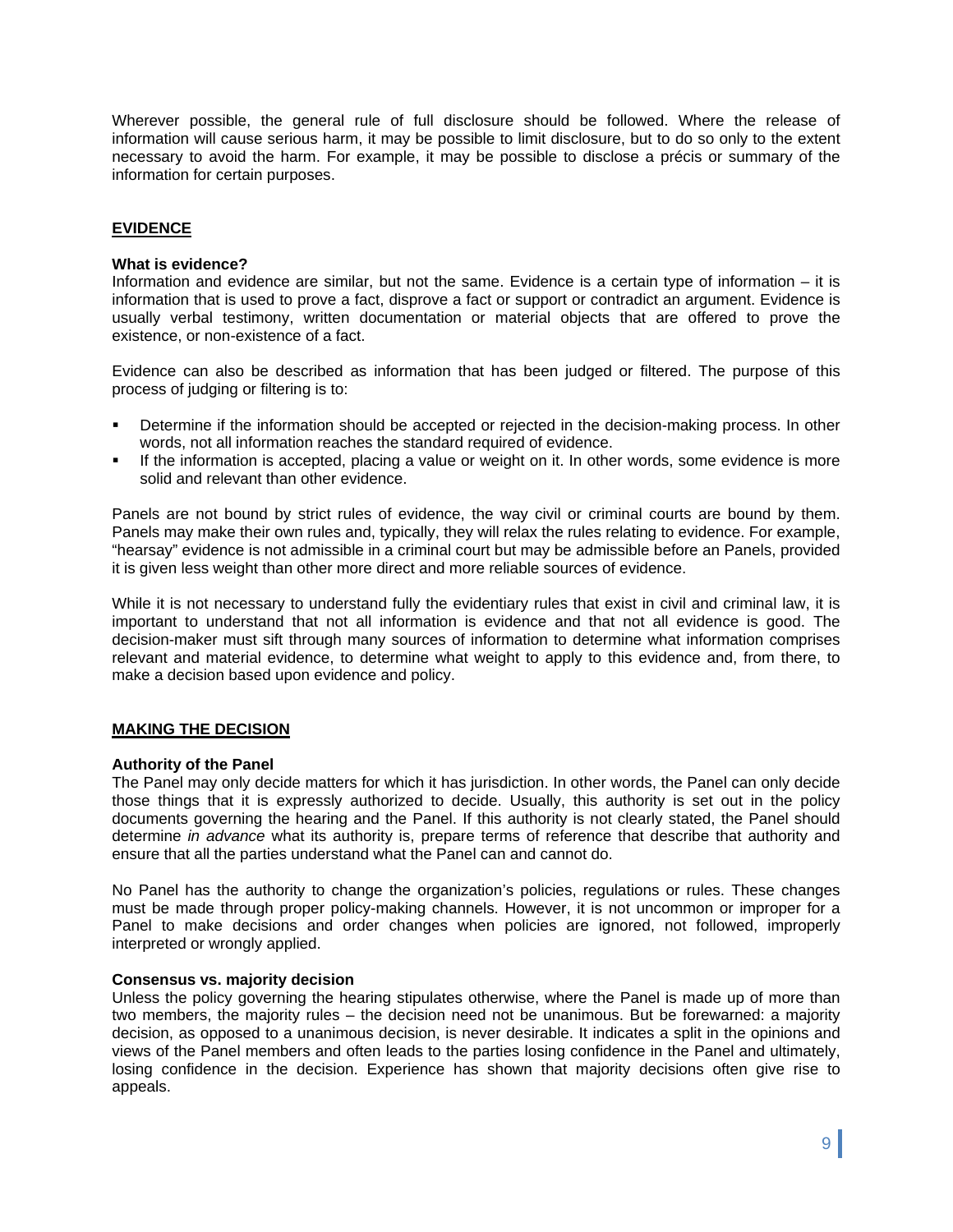A unanimous decision is always the best and this is what the Panel should strive for.

## **What is a decision based on?**

The Panel must be very clear about what it is being asked to decide. It must know "what test the applicant must meet". For example:

- In a *discipline* matter, the Panel will be asked to determine whether the individual has breached a code of conduct or some similar standard of behaviour.
- In a *selection* matter, the Panel will be asked to determine if the athlete or coach has met the selection criteria.
- **IF** In an *appeal* of any type, the Panel will be asked to determine if the original decision-maker made a procedural error.

The Panel must make its decision on the basis of applicable governing documents, policies, rules and regulations as well as other evidence provided by the parties through the course of the hearing. In making its decision, the Panel must consider this information and this information only – it may not consider extraneous information supplied to it by outside parties, supplied to the Panel previously, or supplied to the Panel once the hearing has concluded. Nor should it consider views and opinions expressed in the media.

# **WRITING THE DECISION**

The law does not require a Panel to give reasons for decisions and failure to give reasons will not necessarily result in a breach of natural justice or procedural fairness. However, for reasons of fairness, risk management and good governance, written reasons are *always recommended*. Without written reasons, a party adversely affected by a decision may not be satisfied that the Panel properly considered policy and evidence. When written reasons are provided the parties can have confidence in the Panel's decision-making and often all the parties will be satisfied that the Panel considered the case carefully and that they received a full and fair hearing.

#### **Qualities of a good decision**

A good written decision is one that:

- Clearly and correctly interprets the governing policy or rule;
- Sets out the correct legal test to be satisfied:
- Describes the facts of the case, based upon relevant evidence;
- **Justifies its decision based on both policy and facts;**
- **IS clearly written so that the decision-makers' reasoning process is transparent; and**
- Gives reasons that are understandable to a fair-minded, reasonable and disinterested observer.

# **Format of the decision**

Written decisions should follow this format:

- *Issue to be decided* This opening section should clearly state the issue that the Panel has been asked to decide. The essence of the complaint or matter being heard is set out here, along with what it is the applicant needs to prove to succeed.
- *Background --* This section should set out background information on the matter, including the parties' names, the dates and locations of the incident in question and other factual information relating to the matter being heard.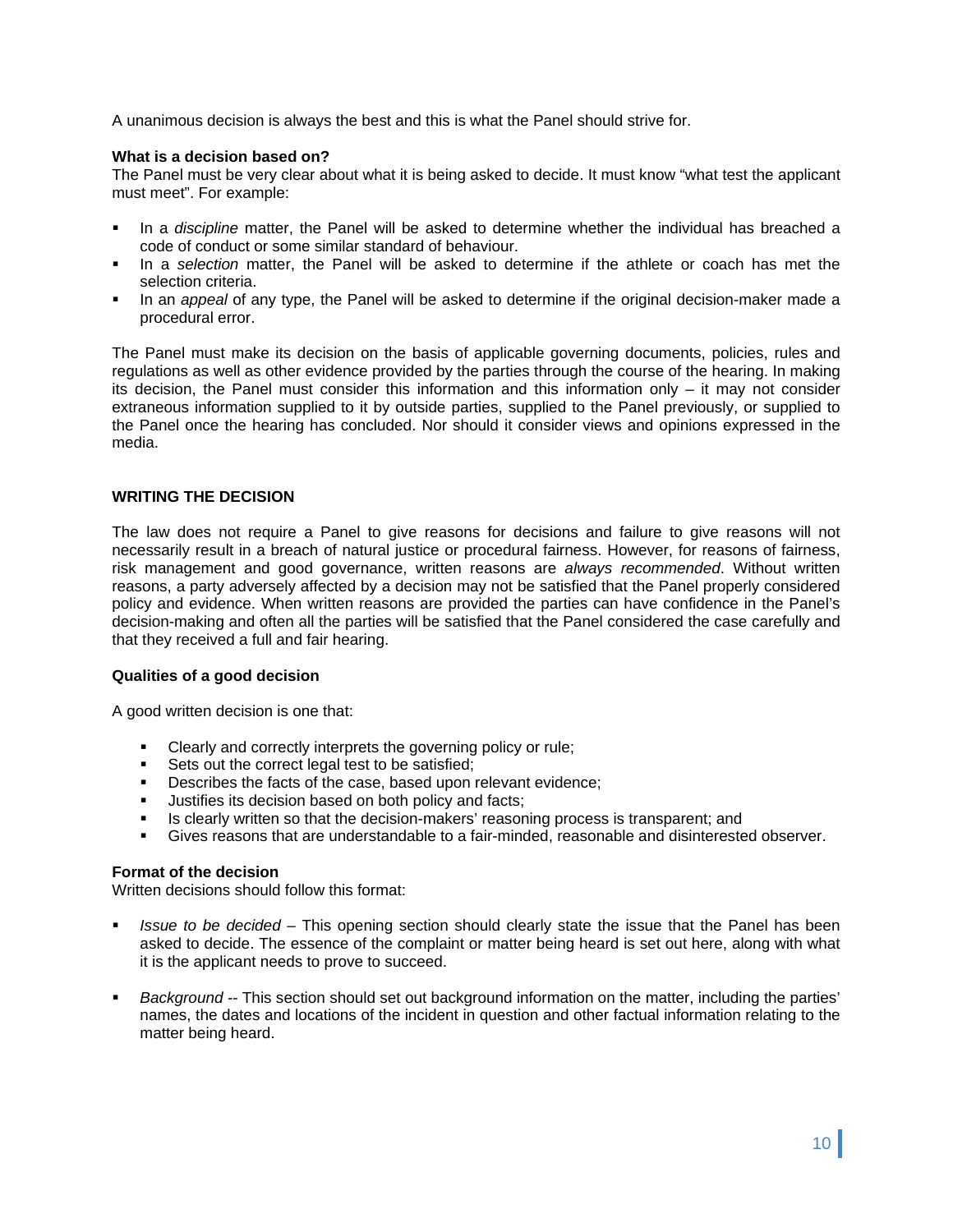- *Statement of the facts --* This section summarizes the facts as the Panel has determined them, based upon the evidence and the weight that the Panel has assigned to the evidence. In this section, the Panel should identify contradictory evidence and should set out how the Panel resolved these conflicts. The parties reading the decision should appreciate fully what evidence was considered by the Panel and that relevant evidence was not considered.
- *Authorities considered --* This section would identify the relevant sections of the policy documents that the Panel considered in making its decision. Authorities might also include relevant precedent decisions.
- *The decision --* This section gives the decision of the Panel. For example, in the case of a disciplinary matter it should set out their determination on whether misconduct occurred and, if there was misconduct, the sanction to be taken against the individual. The decision should be worded very carefully so that both the purpose and the details of the sanction are clear. If there are timelines these should be set out clearly; if costs are to be assessed it should say what they are or how they will be determined; if publication of the sanction is to occur it should specify when and where and what the notice will say; if the sanction is not complied with, it should specify what will the repercussions be. The decision should be clear, complete and explicit.
- *Reasons for the decision --* This section provides detailed reasons to support the Panel's decision. These reasons should be based upon policy and fact and should refer to any mitigating or aggravating circumstances. Reasons should be written in such a way that an outsider would be able to follow the analytical and reasoning process used by the Panel to arrive at its decision.

The written decision should be able to stand alone, without other documents or supporting materials. This may mean repeating within the body of the decision the relevant excerpts of governing policies, precedent decisions or documentary evidence. A written decision that is all-inclusive and can stand alone is easier to distribute to the parties to the hearing and to outside parties. As well, such a practice helps to address confidentiality issues as full documents are not disclosed, only their relevant portions.

In the case of a three person Panel, and not a single person Panel, all of the Panel members should sign the decision as an indication they concur with the decision. If time is of the essence, the Chairperson can sign the decision on behalf of the other Panel Members if they provide their consent. If a Panel member does not concur with the decision, this should be stated, along with that Panel member's reasons for dissenting.

The written decision should be sent to all parties simultaneously.

# **COMMUNICATIONS**

After the Panel reaches a decision, the written decision is communicated to the parties, a remedy may be enacted and sanctions, where ordered, are imposed and the dispute ends. But does it? Who else gets to know what happened? Is the result public? Does the decision stay between the two parties or does the entire membership learn the results?

The publication of a sanction can be considered a sanction in and of itself. Any publication reveals the identity of parties and publicly announces the results of the hearing. Such publication could have serious ramifications on the parties – professionally, socially and emotionally.

Whether or not the individuals involved are minors should also be considered. There may also be scenarios where the facts of the case should be kept confidential but the sanctions or remedies may be distributed. In other cases, the outcome of the case can be public but the full decision – with reasons may need to be private.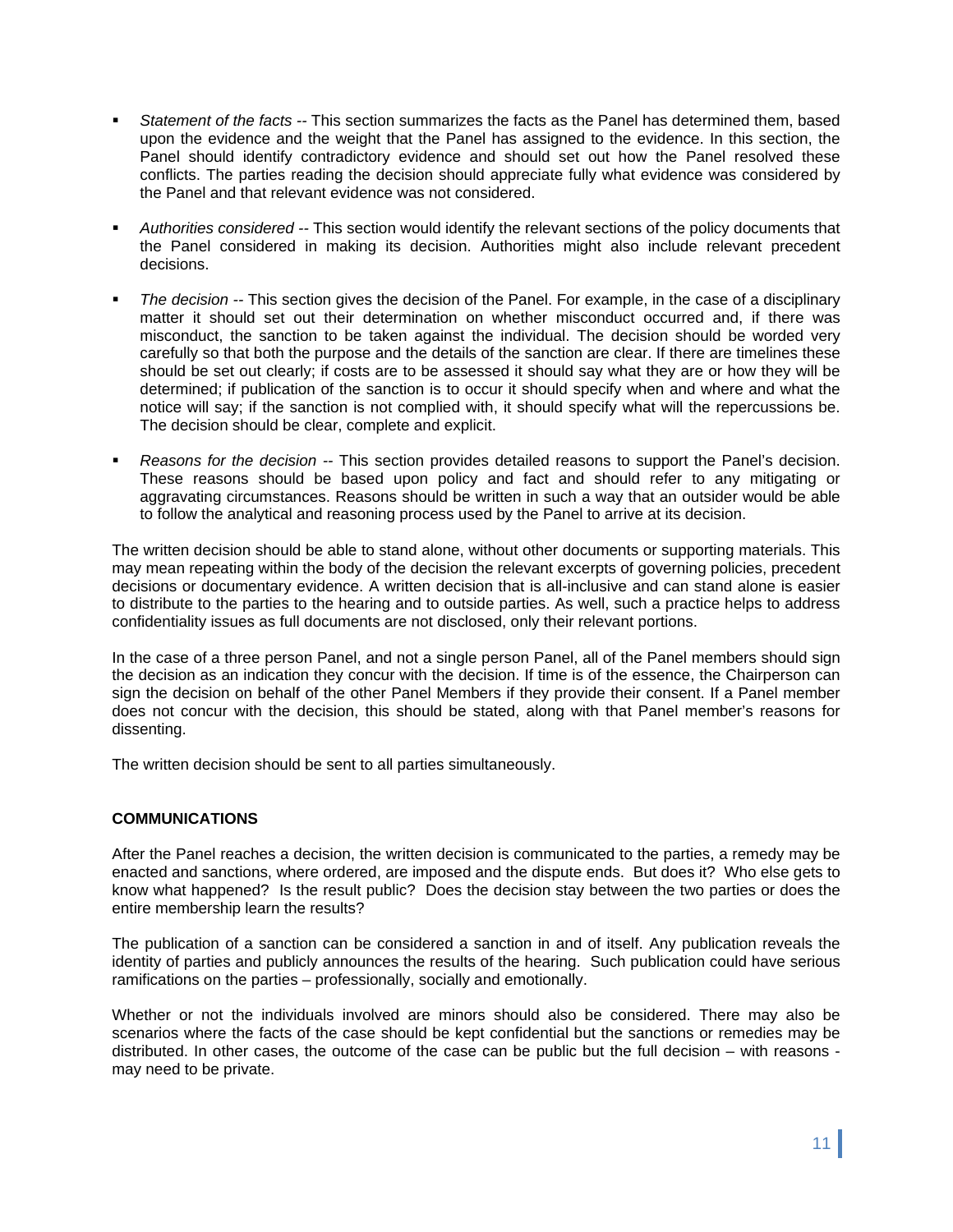#### *Who Decides?*

Some organizations include a form of confidentiality clause within their dispute resolution policies that reference how a decision should be communicated. The clause might state that the decision should be limited to the two parties, or it might say that the decision is a matter of public record. In other policies, the disclosure of the decision is left to the Panel for that particular case – which would indicate in the decision whether it was confidential or whether it was a matter public record.

Panels weigh various items to determine when a decision should be public. They will consider legal issues, whether the individual is a minor, the type of infraction, whether other individuals were implicated, and the result of the decision.

In essence, the decision should be disclosed at a minimum to ensure the enforceability of the decision and the applicable sanctions. Such disclosure may include other Clubs or the NSO. For example, if a participant is restricted from participation as a result of a ruling, applicable Clubs will need to be informed to ensure the enforceability of the sanction, until such time as the sanction has been completed. The disclosure should likely only include the sanction and not the particulars that lead to the decision.

#### *Publication*

Decisions from hearings typically take the form of a written document with a specific format. The background of the case is explained, followed by the positions of both parties, the decision, and finally any sanctions or remedies. The written submissions from both parties are not included and neither are any witness statements or other materials. Both parties receive the decision document but the witnesses and third parties do not.

Even when the decision is publicly disclosed, the decision, with reasons, may not be distributed unless necessary or determined by the Panel. Instead, organizations may select from a variety of means to make a decision 'a matter of public record' or how best to inform members of the result.

# **CONFIDENTIALITY**

While it is standard practice in court proceedings that those proceedings are confidential to the parties, a confidentiality clause is highly recommended which requires the parties to keep all matters related to the proceedings confidential. Such a provision will create a more precise and fair process.

Disclosing information related to a proceeding cannot provide any sort of benefit to those involved. If an organization, case manager or party to a proceeding is requested information related to the matter, the party should acknowledge the matter is being managed in accordance with PSGB Policy and it would be inappropriate to speak to the matter prior to a decision being rendered. Upon the conclusion of a matter, any further information request can be answered by indicating the decision speaks for itself or providing options for appeal.

# **SUMMARY**

In summary, effective dispute management involves two elements:

- *Prior planning*  ensuring that governing policies are sound;
- *Proper execution*  interpreting and implementing governing and policies properly.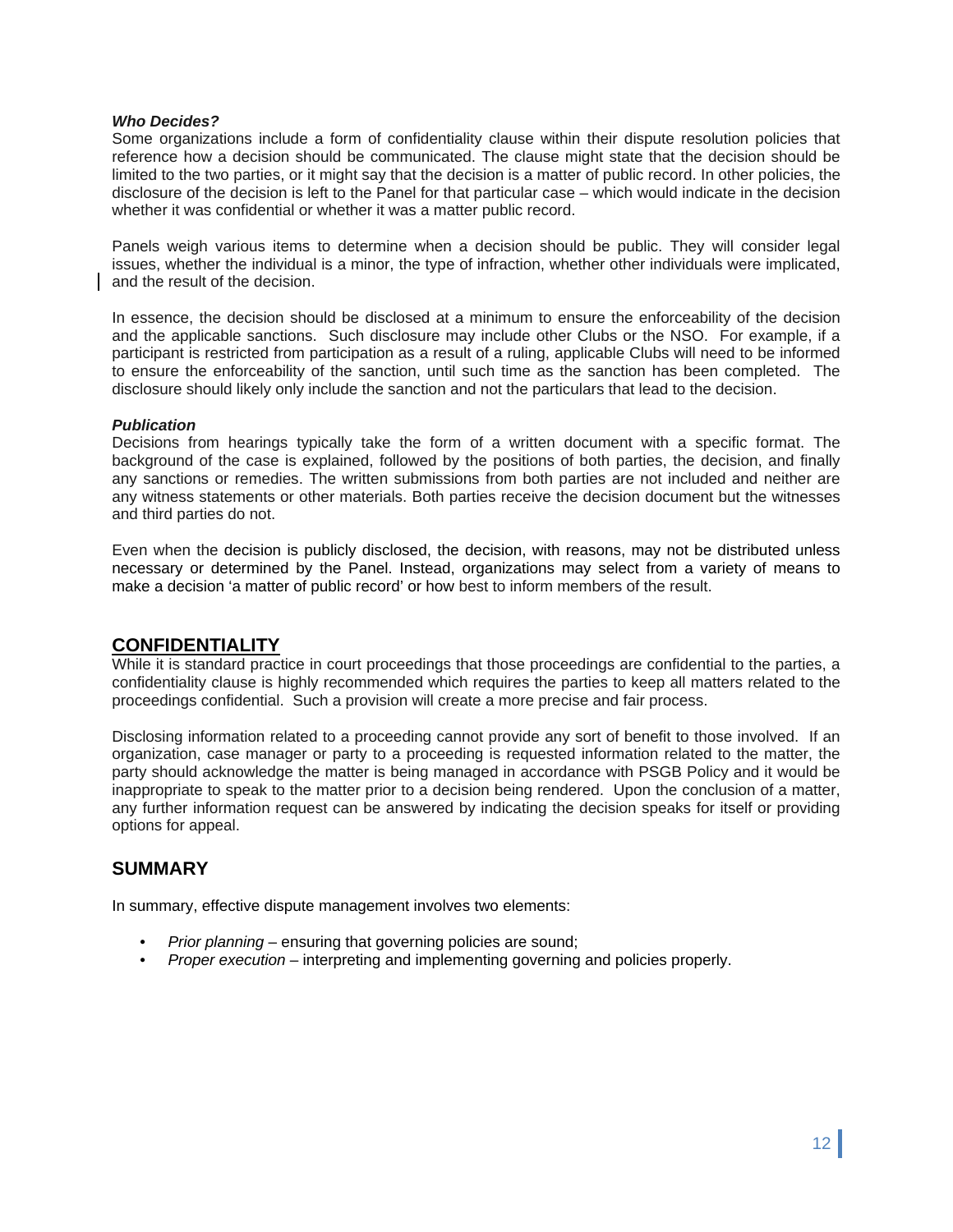# **Appendix 1:**

#### **SAMPLE DISCIPLINE HEARING SCRIPT**

Today is the (#) day of (month), 20\_\_ and we are here to decide the case between (Complainant/Appellant) and Respondent with regard to the alleged violation(s) of \_\_\_\_\_\_\_\_\_\_\_\_ Policy.

My name is \_\_\_\_\_\_\_\_\_\_\_ (Name) and I am the Chair of this Discipline/Appeal Panel charged with the responsibility of maintaining order and presiding over these proceedings.

To my left is \_\_\_\_\_\_\_\_\_\_\_\_\_\_ from \_\_\_\_\_\_\_\_\_\_\_\_\_\_ and to my right is \_\_\_\_\_\_\_\_\_\_\_\_\_\_\_ from \_\_\_\_\_\_\_\_\_\_\_\_\_\_\_\_\_\_\_. We, the Panel, have been charged with deciding this case.

Would the parties please introduce themselves, starting with the Complainant/Appellant? (Record names of all persons in attendance and their relationship to the parties (e.g. lawyer for complainant/respondent, complainant's/respondent's witness, etc.).

If you have an objection to the composition of the Panel, please indicate so at this time with reasons. If no objections, please confirm orally your confirmation and acceptance of the Panel's composition.

\_\_\_\_\_\_\_\_\_\_\_\_\_\_\_ is the Case Manager and outside of today's proceedings, all communications, whether by letter, telephone or in-person, are to flow through him/her.

Before we begin, I would like to remind all parties that the information in this hearing is confidential and closed to the public. Please remain seated and address all comments to myself, the Chair of this Panel. All Parties are expected to act in a civil manner at all times.

I want to talk with you about this hearing process and your participation.

Each party may present evidence. The Complainant will present their evidence first. That party will present all of their witnesses and other evidence and then the other party may do the same. Each witness can be questioned by both parties: first the party who called the witness (direct examination), then the other party (cross examination). Each party then gets a second opportunity to ask follow-up questions (re-direct and re-cross examination).

Stick to the issues. Present the essential points, and support them with your exhibits or the testimony of your witness(es). Avoid confusing the issue with irrelevant information. Focus on the key issues of the case.

The weight of evidence is not determined by the amount of testimony. Therefore, the number of witnesses to testify about the same facts may be limited. Call witnesses with the most reliable, first-hand knowledge of the situation.

After all the evidence has been presented; each side may make a closing statement. You may summarize or comment on the evidence that has been presented. You may also argue how the case should be decided.

Would all witnesses please leave the room at this time? You will be called in individually to present your information regarding this case.

*Note to Chair: The administrative announcements have been completed and you will now begin opening statements and the presentation of the evidence.* 

At this time, I will read the notice of complaint and the alleged behavior. (Read the notice of charges and alleged behavior).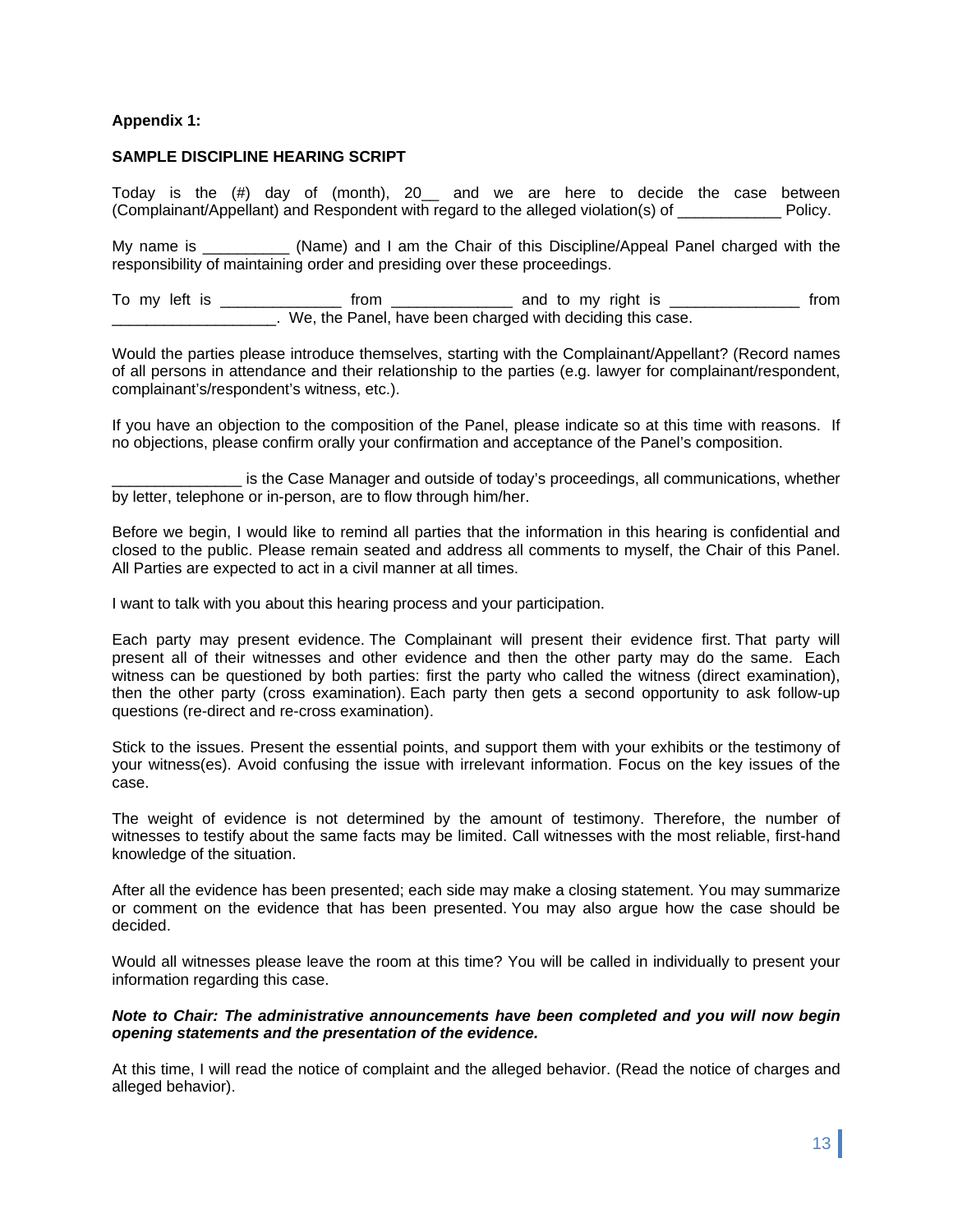The parties will now proceed with their opening statements, beginning with the Claimant and then the Respondent.

The Complainant will now proceed with the presentation of their information and evidence.

Are there any questions from the Respondent?

Are there any questions from the Panel? (Remember the Panel members can ask questions at any time).

I ask the Respondent to please present their information and evidence.

Are there any questions from the Complainant?

Are there any questions from the Panel?

Each party may make a closing argument. The parties are directed to limit their closing argument to a summation of what he or she believes has been proven. The parties may now begin their closing argument, beginning with the Claimant.

I ask the Complainant to make a closing statement.

I ask the Respondent to make a closing statement.

Do the parties have any further evidence or testimony to present?

The decision will be forwarded to the parties, and/or counsel in accordance with the OSA Discipline/Appeals Policy.

I would like to thank each of you for your time and remind you that all information in this hearing is confidential**.** This hearing is adjourned.